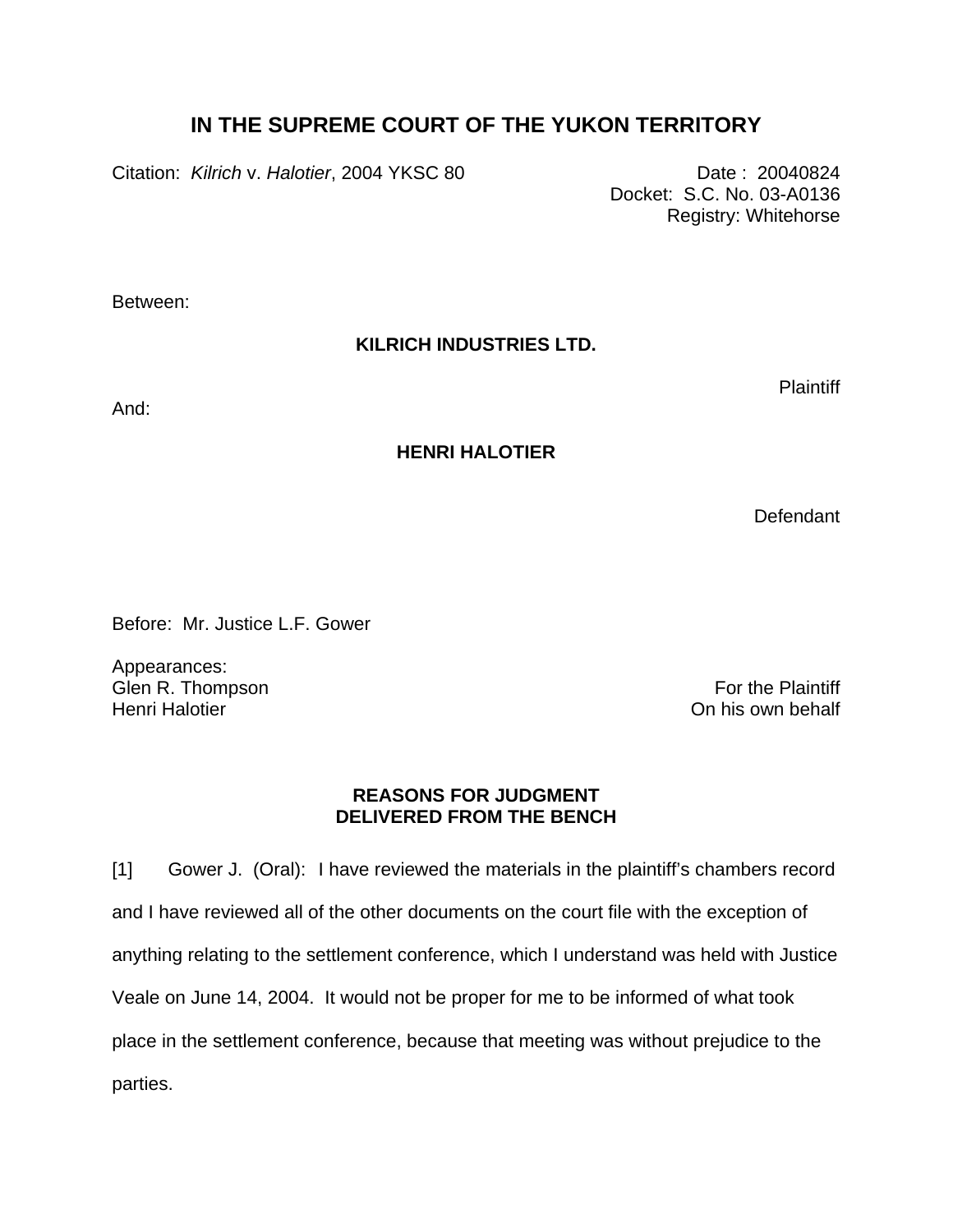[2] This case really turns on the application of Rule 19(19), and I repeat, for the purposes of these reasons, what that sub rule says:

> An allegation of fact in a pleading, if not denied or stated to be not admitted in the pleading of the opposite party, shall be taken to be admitted, except as against an infant or mentally incompetent person.

[3] Kilrich has made its allegations in its Statement of Claim filed December 17, 2003, and those allegations are spelled out in more detail in the affidavit of Mr. Boyd, filed June 9, 2004, and the affidavit of Ms. Hnatiuk, filed June 9, 2004. Those allegations are not denied in the Statement of Defence of Mr. Halotier, filed January 13, 2004, or in any subsequent affidavit material or any material from Mr. Halotier.

[4] The allegation by Mr. Halotier that he had already paid \$100,000 for material for windows, exterior doors and logs, but that repairs from Kilrich were never carried out, has been answered by Mr. Boyd in his affidavit of June 9, 2004. That affidavit was not responded to by Mr. Halotier and the essential allegations made by Kilrich remain undenied. Therefore, I take them to be admitted.

[5] I grant judgment against the defendant in the amount of \$13,632.43 as the principle sum due. I further grant pre-judgment interest for the plaintiff in the amount of \$2,585.16 to June 9, 2004, plus an additional \$767.52 to today's date. I further grant the plaintiff special costs for its legal fees and disbursements in the amount of \$3,361.50, plus such further amounts as may be quantified at an assessment hearing, if one is required, for the final amount of those legal fees.